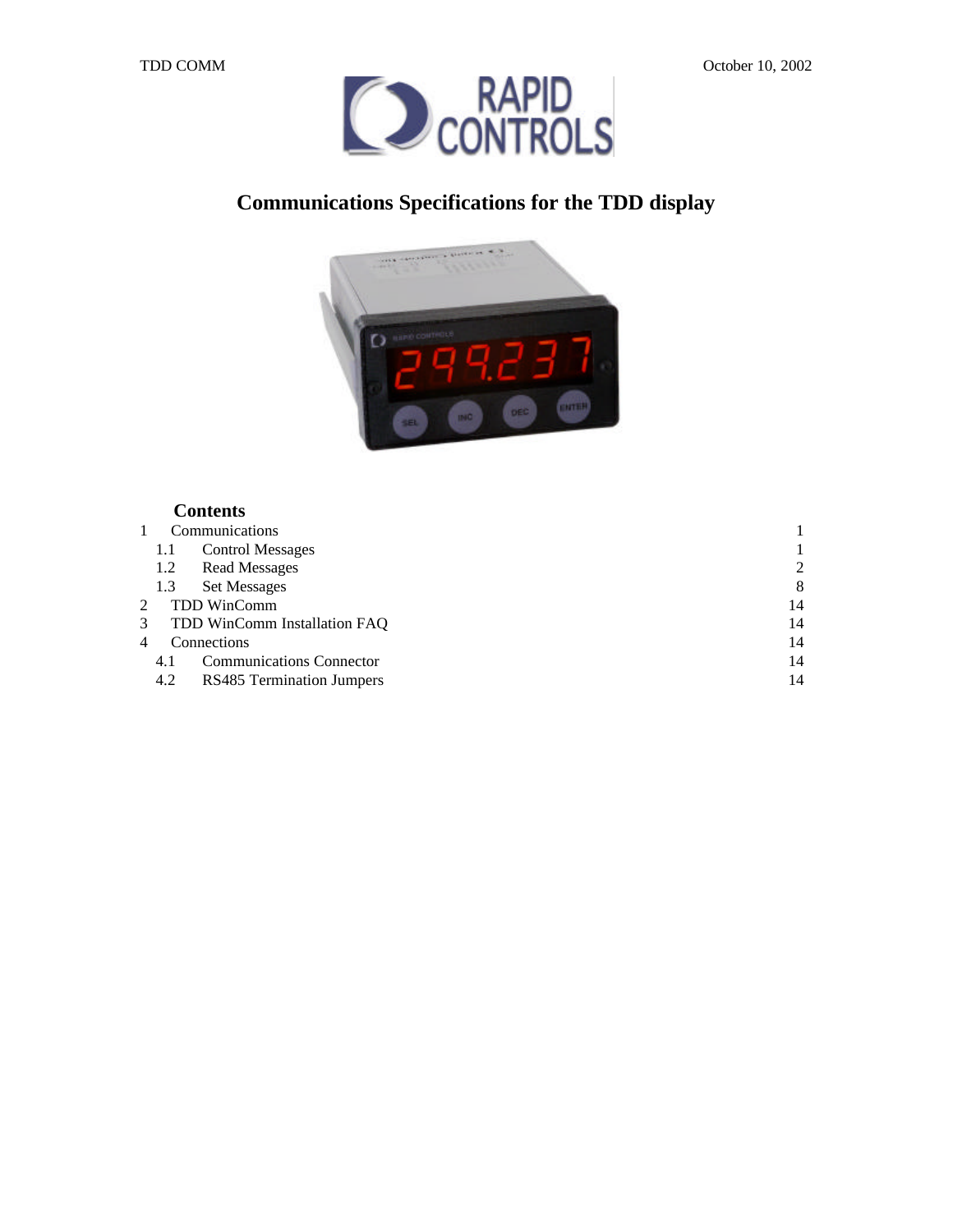#### **1 Communications**

 A simple communication protocol allows the unit to communicate with a host computer via the 9600-bps serial link using RS232 or multi-drop RS485 signal levels. Data is formatted with 1 start bit, 8 data bits and no parity and 1 Stop bit at 9600 baud.

Communications are always half duplex meaning that only one device, master or slave, transmits at a time. The master always sends a command and then the slave responds. The master must wait for the response before transmitting the next command. All messages to the display must start with '\$' and the node ID of the TDD. All good responses from the display start with '\*'. All messages are terminated with a single carriage return – ASCII 13 (indicated by '↵' in the text). All commands are case sensitive.

The node ID of the display defaults to 1. This can be changed via the serial link or the front panel. All displays will respond to a node ID of 0 regardless of their own Node ID setting. When the TDD is used in a multi-drop serial configuration each TDD must have a unique Node ID from 1 to 9. The TDD provides a 20 millisecond turn around delay before responding to commands, allowing the host device to stop driving the line before the TDD attempts to drive the line in response.

#### **1.1 Control Messages**

These messages are used to control how read and set messages are processed.

\*↵ Command successful.

| <b>WE</b>                                                                                                  | Write Enable        |  |
|------------------------------------------------------------------------------------------------------------|---------------------|--|
| Sets the write enable flag, allowing write protected messages to be used. Write enable is active until the |                     |  |
| unit's power is reset or the write protect command is issued.                                              |                     |  |
| \$1WE<br>Example:                                                                                          |                     |  |
| <b>Response</b>                                                                                            | <b>Meaning</b>      |  |
| *⊿                                                                                                         | Command successful. |  |
|                                                                                                            |                     |  |
| <b>WP</b>                                                                                                  | Write Protect       |  |
| Clears the write enable flag, making write protected messages inactive. Write protect is the default       |                     |  |
| condition and is active until the write enable command is issued.                                          |                     |  |
| $$1WP\Box$<br>Example:                                                                                     |                     |  |
| <b>Response</b>                                                                                            | <b>Meaning</b>      |  |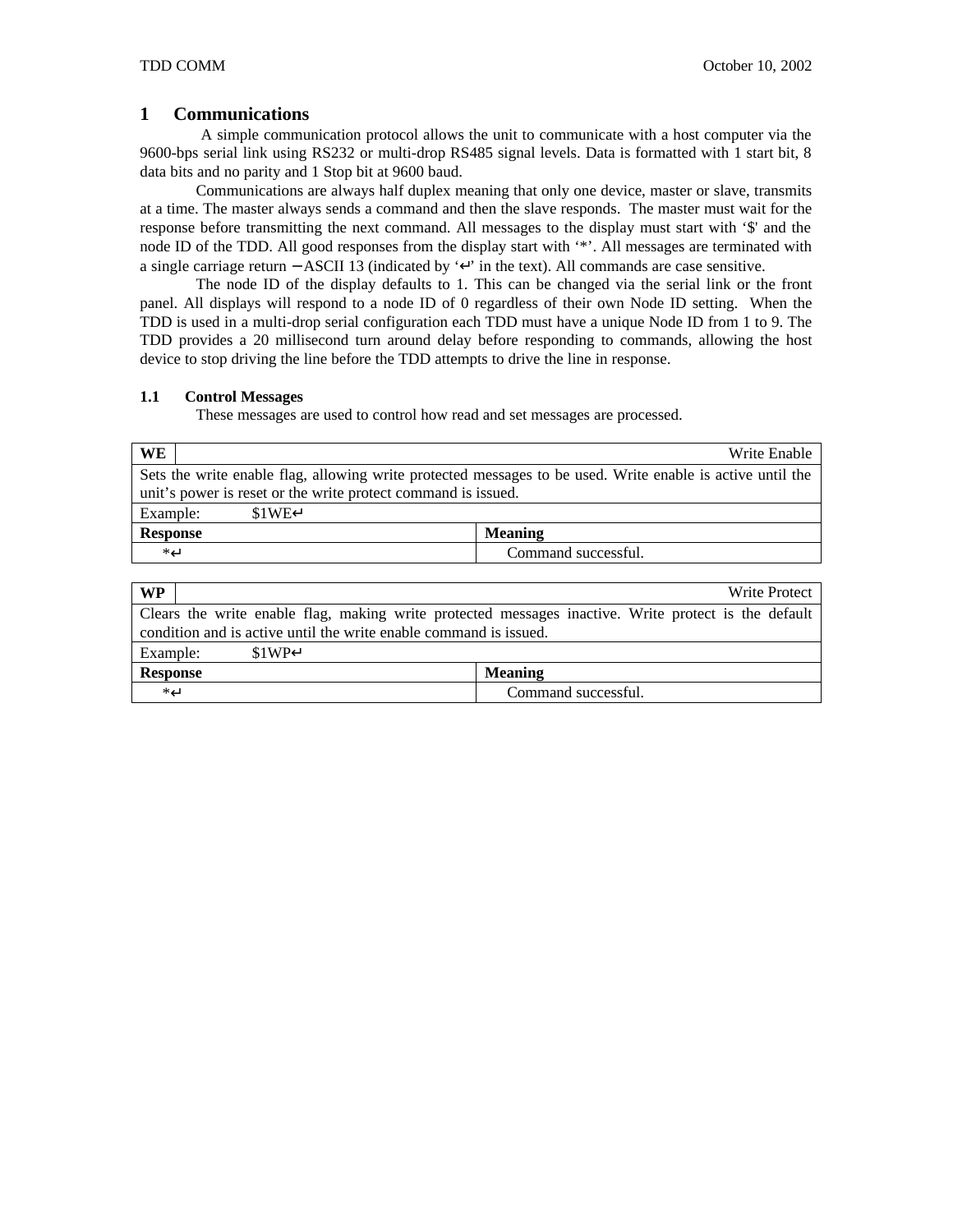## **1.2 Read Messages**

These messages retrieve data from the display.

## **1.2.1 All Models**

The following messages are applicable to all TDD models.

| Rd                           | <b>Read Direction Sense</b>  |
|------------------------------|------------------------------|
| Returns the direction sense. |                              |
| $$1Rd \Box$<br>Example:      |                              |
| <b>Response</b>              | <b>Meaning</b>               |
| $*POS\Box$                   | Direction sense is positive. |
| $*NEG$                       | Direction sense is negative. |

| <b>RD</b>                                                                | Read Position                        |
|--------------------------------------------------------------------------|--------------------------------------|
| Returns the position in units. The output position is scaled and offset. |                                      |
| \$1RD<br>Example:                                                        |                                      |
| <b>Response</b>                                                          | <b>Meaning</b>                       |
| $*12.345\Box$                                                            | The magnet position is 12.345 units. |

| RE                                                                                          | Read Enable Flag                                     |  |
|---------------------------------------------------------------------------------------------|------------------------------------------------------|--|
| Returns the state of the Enable Flag. (Options C and D apply only to TDD MM15 models) (more |                                                      |  |
| information on the enable flag is available in section Error! Reference source not found.)  |                                                      |  |
| $$1RE\rightarrow$<br>Example:                                                               |                                                      |  |
| <b>Response</b>                                                                             | <b>Meaning</b>                                       |  |
| $^*A$                                                                                       | The front panel will be enabled/disabled.            |  |
| *BJ                                                                                         | The display will be enabled/disabled.                |  |
| $C_{\leftarrow}$                                                                            | The reference magnet will be changed.                |  |
| *DJ                                                                                         | The reference magnet will be changed and the         |  |
|                                                                                             | front panel will be disabled unless the enable input |  |
|                                                                                             | is active during startup.                            |  |

| Ri               | Read Node ID                                                                                           |  |  |
|------------------|--------------------------------------------------------------------------------------------------------|--|--|
|                  | Returns the node id of the display. Using a node ID of 0 in the request message allows retrieval of an |  |  |
| unknown node ID. |                                                                                                        |  |  |
| Example:         | SORi                                                                                                   |  |  |
| <b>Response</b>  | <b>Meaning</b>                                                                                         |  |  |
| $*1$             | The node ID is set to 1.                                                                               |  |  |
|                  |                                                                                                        |  |  |

| <b>RO</b>                            | Read Offset                         |  |
|--------------------------------------|-------------------------------------|--|
| Returns the current offset in units. |                                     |  |
| $$1RO+$<br>Example:                  |                                     |  |
| <b>Response</b>                      | <b>Meaning</b>                      |  |
| *12.345⊐                             | The current offset is 12.345 units. |  |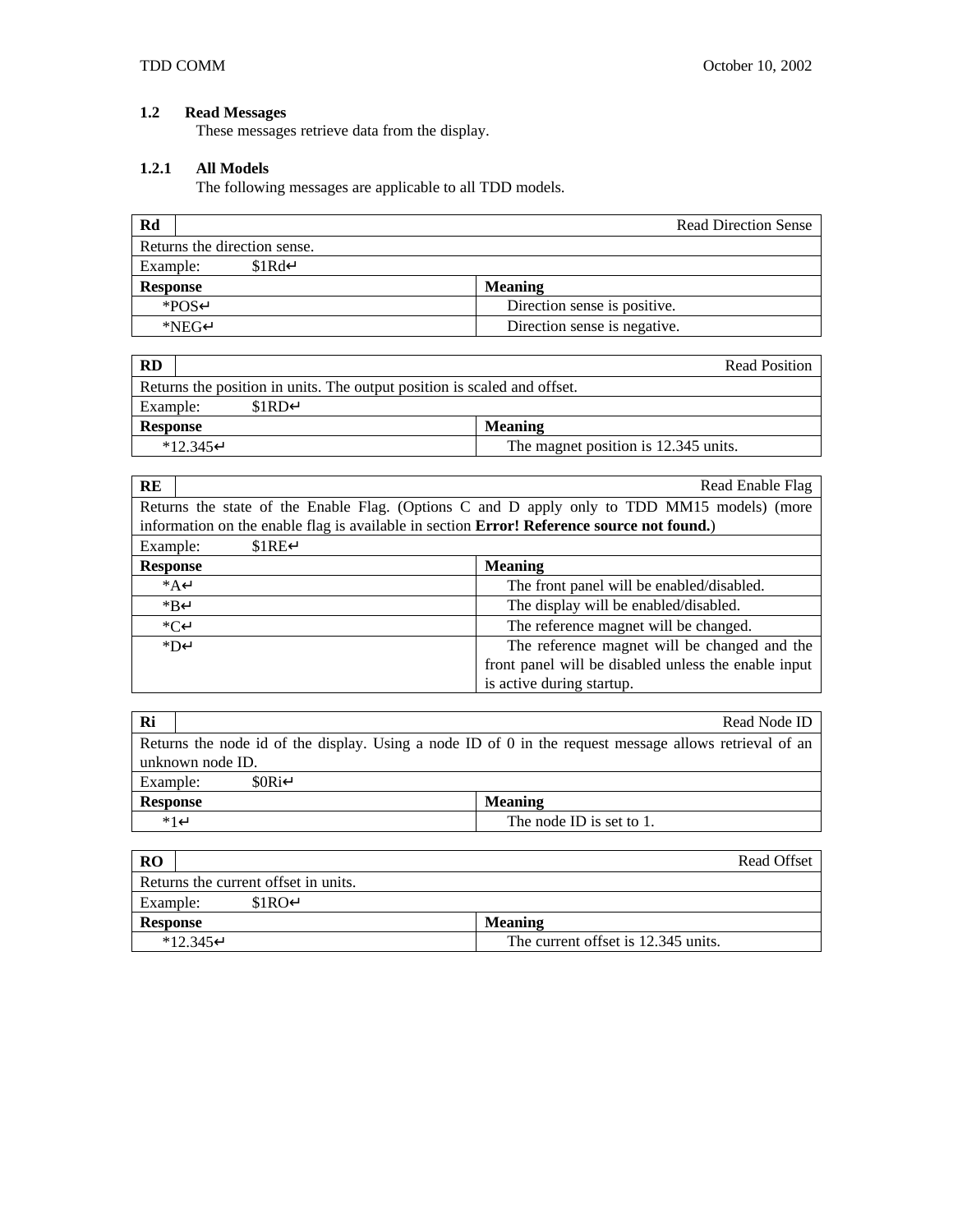| RP                                                                                         | Read Decimal Places                 |  |
|--------------------------------------------------------------------------------------------|-------------------------------------|--|
| Returns the number of digits shown the right of the decimal point during normal operation. |                                     |  |
| \$1RP <sub>1</sub><br>Example:                                                             |                                     |  |
| <b>Response</b>                                                                            | <b>Meaning</b>                      |  |
| $*3-$                                                                                      | Three decimal places will be shown. |  |

| <b>RS</b>                         | Read Scale           |  |
|-----------------------------------|----------------------|--|
| Returns the scale value.          |                      |  |
| $$1RS\downarrow$<br>Example:      |                      |  |
| <b>Meaning</b><br><b>Response</b> |                      |  |
| $*1.0000 \square$                 | The scale is 1,0000. |  |

| Ru                         | <b>Read Units</b>                   |  |
|----------------------------|-------------------------------------|--|
| Returns the current units. |                                     |  |
| \$1Ru<br>Example:          |                                     |  |
| <b>Response</b>            | <b>Meaning</b>                      |  |
| $*IN$                      | The display works with inches.      |  |
| $*MM_{-}$                  | The display works with millimeters. |  |
| $*CM\rightarrow$           | The display works with centimeters. |  |

| $\mathbf{R}\mathbf{V}$                                   | Read Version                                        |  |
|----------------------------------------------------------|-----------------------------------------------------|--|
| Returns the software compile date and model information. |                                                     |  |
| $$1RV\Box$<br>Example:                                   |                                                     |  |
| <b>Response</b>                                          | <b>Meaning</b>                                      |  |
| $*06/08/98$ TDD-R-LA                                     | The software was compiled on May 8, 1998 and        |  |
|                                                          | included support for Start/Stop transducers, analog |  |
|                                                          | output, and limit switches.                         |  |

| $\mathbf{R}z$   |                                            | Read Remote Zero Flag                  |
|-----------------|--------------------------------------------|----------------------------------------|
|                 | Returns the state of the remote zero flag. |                                        |
|                 | \$1Rz<br>Example:                          |                                        |
| <b>Response</b> |                                            | <b>Meaning</b>                         |
|                 | $*$ NONE $\Box$                            | The remote zero is disabled.           |
|                 | $*$ OFFSET                                 | The remote zero affects the offset.    |
|                 | *USER⊐                                     | The remote zero affects the user zero. |

| RZ                                                                                                       | Read Zero Operation                               |
|----------------------------------------------------------------------------------------------------------|---------------------------------------------------|
| Returns the zero operation; the value found in section Error! Reference source not found. indicating the |                                                   |
| effect of pressing the 'enter' button during normal operation.                                           |                                                   |
| Example:<br>$$1RZ \Box$                                                                                  |                                                   |
| <b>Response</b>                                                                                          | <b>Meaning</b>                                    |
| $*0$                                                                                                     | The remote zero is enabled.                       |
| $*2$                                                                                                     | The display will save the offset when the 'enter' |
|                                                                                                          | button is held for 2 seconds.                     |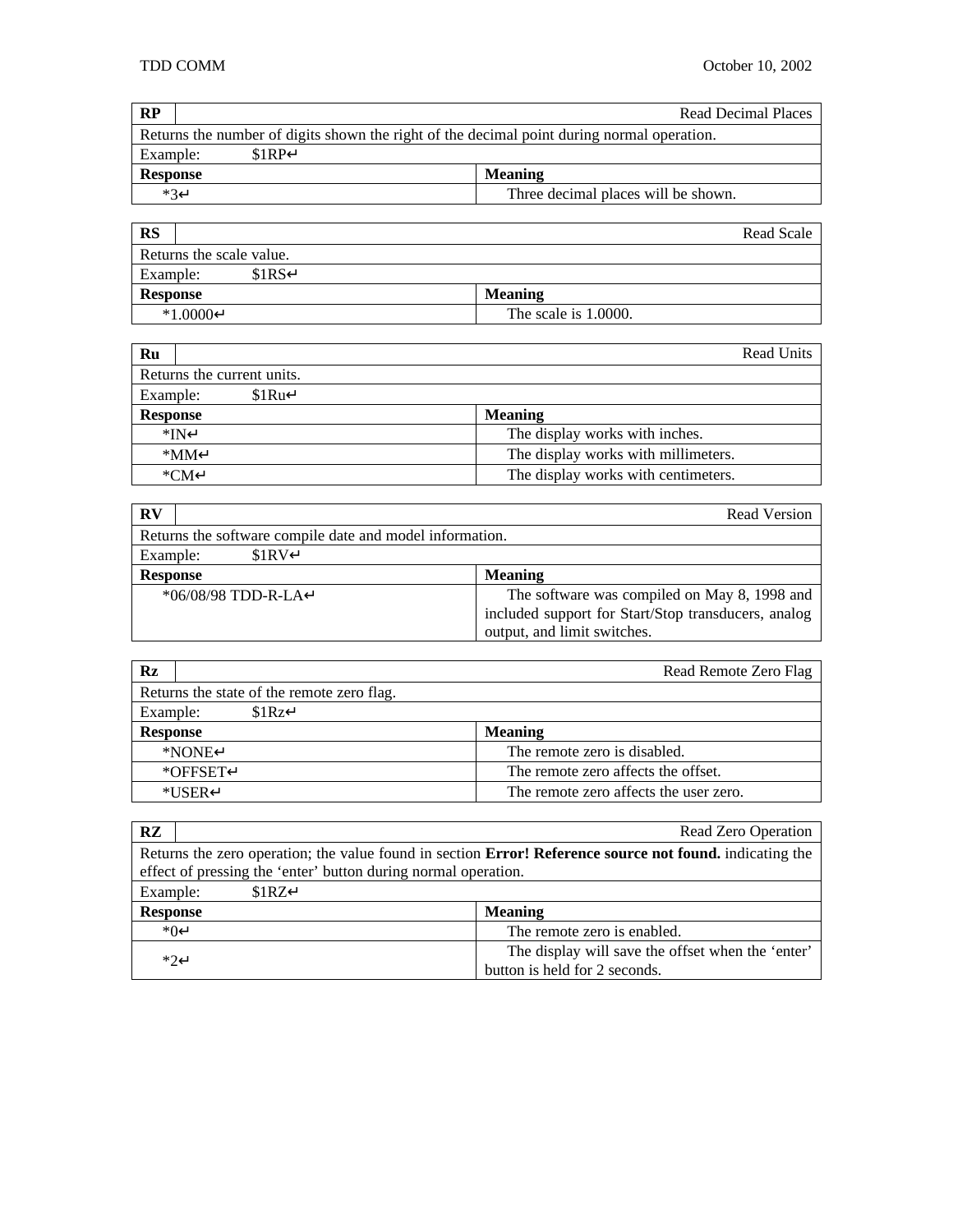## **1.2.2 TDD-R Models**

The following messages are applicable to TDD-R models only.

| RG                                                               | Read Gradient                           |
|------------------------------------------------------------------|-----------------------------------------|
| Returns the gradient of the transducer in microseconds per inch. |                                         |
| Example:<br>\$1RG                                                |                                         |
| <b>Response</b>                                                  | <b>Meaning</b>                          |
| $*9.0120 \square$                                                | The transducer has a gradient of 9.0120 |
|                                                                  | microseconds per inch.                  |

#### **1.2.3 TDD-S Models**

The following messages are applicable to TDD-S models only.

| Re                                          | Read Error Bit 21 Flag                |
|---------------------------------------------|---------------------------------------|
| Returns the state of the error bit 21 flag. |                                       |
| Example:<br>$$1Re\Box$                      |                                       |
| <b>Response</b>                             | <b>Meaning</b>                        |
| $*$ OFF $\sqcup$                            | Bit 21 will not be treated specially. |
| *ON-1                                       | Bit 21 will be used as an error bit.  |

| $_{\rm RR}$                                        | Read Resolution                                |
|----------------------------------------------------|------------------------------------------------|
| Returns the resolution of the transducer in units. |                                                |
| \$1RR<br>Example:                                  |                                                |
| <b>Response</b>                                    | <b>Meaning</b>                                 |
| *0.0005⊐                                           | The transducer returns 0.0005 units per count. |

| RT                                                                                                        | Read Transducer Type                            |  |
|-----------------------------------------------------------------------------------------------------------|-------------------------------------------------|--|
| Returns the SSI transducer type. The response is formatted as follows: $xxB$ . $xx$ is the number of bits |                                                 |  |
| returned from the transducer.                                                                             |                                                 |  |
| S1RT<br>Example:                                                                                          |                                                 |  |
| <b>Response</b>                                                                                           | <b>Meaning</b>                                  |  |
| $*24B$                                                                                                    | The transducer is expected to return 24 bits of |  |
|                                                                                                           | data.                                           |  |

### **1.2.4 TDD LA Models**

The following messages are applicable to TDD LA models only.

| RA                                                                                    | Read Analog Type         |
|---------------------------------------------------------------------------------------|--------------------------|
| Returns the analog type. The analog type can be either position, velocity, or forced. |                          |
| \$1RA<br>Example:                                                                     |                          |
| <b>Response</b>                                                                       | <b>Meaning</b>           |
| $*POS\rightarrow$                                                                     | Analog type is position. |
| $*VEL$                                                                                | Analog type is velocity. |
| *FORCED <sub>-</sub>                                                                  | Analog type is forced.   |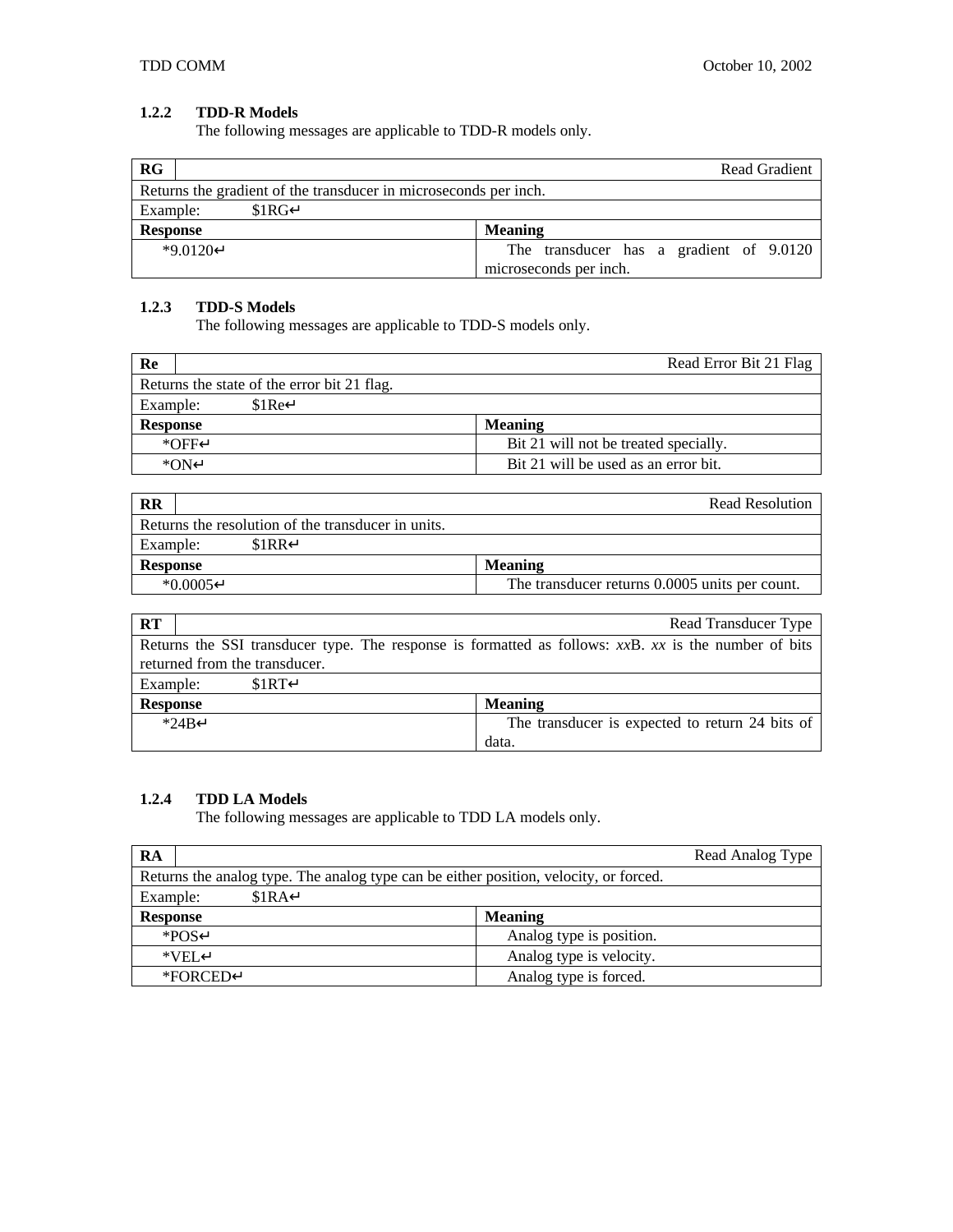| <b>RI</b>                                                                            |                 | Read Limit Edit Increment              |
|--------------------------------------------------------------------------------------|-----------------|----------------------------------------|
| Returns the amount the limit bound will be changed when edited from the front panel. |                 |                                        |
| Example:                                                                             | \$1RI           |                                        |
| <b>Response</b>                                                                      |                 | <b>Meaning</b>                         |
|                                                                                      | $*1,0000 \perp$ | The limit bound will be incremented or |
|                                                                                      |                 | decremented by 1.0000 units.           |

| RLxy                                                                                                           | Read Limit                             |
|----------------------------------------------------------------------------------------------------------------|----------------------------------------|
| Returns the value of a limit switch or its bounds. x is the limit switch number, 1-5. y is either 'L', 'U', or |                                        |
| 'V'. 'L' refers to the lower bound of the limit switch; 'U' to the upper bound. If y is 'V', whether the limit |                                        |
| switch is on or off is returned.                                                                               |                                        |
| $$1RL1L \rightarrow$<br>Example:                                                                               |                                        |
| <b>Response</b>                                                                                                | <b>Meaning</b>                         |
| $*12.345\downarrow$                                                                                            | The bound of the limit is 12.345 units |
| $*ON \rightarrow$                                                                                              | The limit is currently on.             |
| $*$ OFF                                                                                                        | The limit is currently off.            |

| <b>RN</b>                                                                | Read Limit Edit Number              |  |
|--------------------------------------------------------------------------|-------------------------------------|--|
| Returns the number of the limit bound to be edited from the front panel. |                                     |  |
| \$1RG<br>Example:                                                        |                                     |  |
| <b>Meaning</b><br><b>Response</b>                                        |                                     |  |
| $*4$                                                                     | Limit 2 upper bound will be edited. |  |
|                                                                          |                                     |  |

| $Rr$                                                                                                         | Read Analog Range                |  |
|--------------------------------------------------------------------------------------------------------------|----------------------------------|--|
| Returns the analog range. If the analog type is position, this is the number of units the analog output      |                                  |  |
| covers. If the analog type is velocity, this is the number of units per second the output includes on either |                                  |  |
| side of 0. If output is forced, this is the percentage of maximum the output is forced to.                   |                                  |  |
| Example:<br>$$1Rr\Box$                                                                                       |                                  |  |
| <b>Meaning</b><br><b>Response</b>                                                                            |                                  |  |
| $*10.000 \downarrow$                                                                                         | The analog range is 10.000 units |  |

|                                                                                                              | Read Analog Start                       |
|--------------------------------------------------------------------------------------------------------------|-----------------------------------------|
| Returns the start of the analog range in units. This value is used for position analog output only. Velocity |                                         |
| output centers on 0.                                                                                         |                                         |
| Example:<br>\$1Rs                                                                                            |                                         |
| <b>Meaning</b><br><b>Response</b>                                                                            |                                         |
| $*5.000 \downarrow$                                                                                          | The analog range starts at 5.000 units. |
|                                                                                                              |                                         |

| <b>RU</b>                                         | Read Analog Update                 |
|---------------------------------------------------|------------------------------------|
| Returns the analog update period in milliseconds. |                                    |
| $$1RU\Box$<br>Example:                            |                                    |
| <b>Response</b>                                   | <b>Meaning</b>                     |
| $*20.000\Box$                                     | The analog update period is 20 ms. |

| Rv                                                            | Read Limit Invert Flag        |
|---------------------------------------------------------------|-------------------------------|
| Returns the state of the limit invert flag, either ON or OFF. |                               |
| \$1RI<br>Example:                                             |                               |
| <b>Response</b>                                               | <b>Meaning</b>                |
| $*$ OFF $\lrcorner$                                           | The limit invert flag is off. |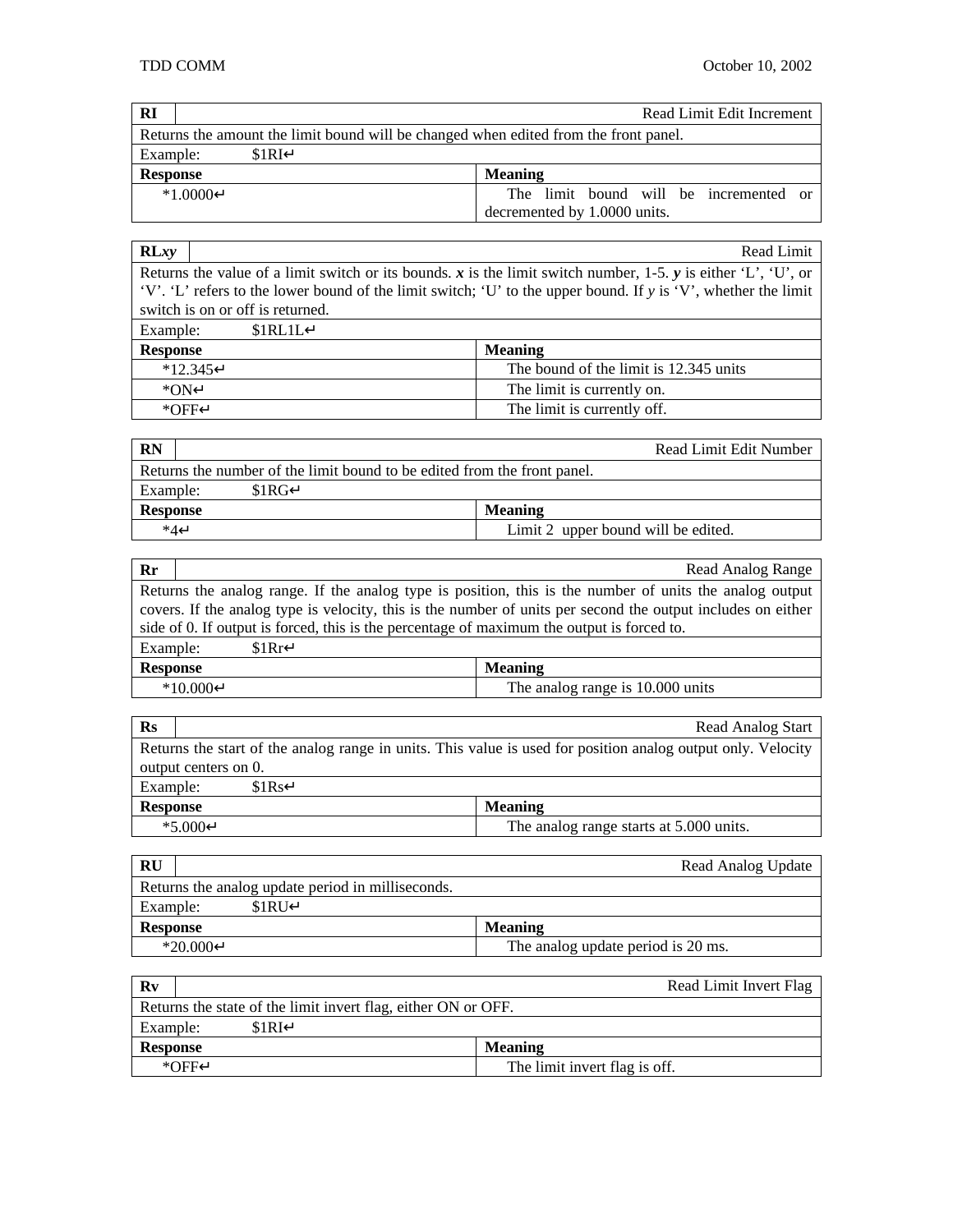## **1.2.5 TDD MM15 Models**

The following messages are applicable to TDD MM15 models only.

| RF                                | Read Display Mode             |
|-----------------------------------|-------------------------------|
| Returns the current display mode. |                               |
| $$1RF-$<br>Example:               |                               |
| <b>Response</b>                   | <b>Meaning</b>                |
| $*ABS$                            | The display mode is absolute. |
| $*REL$                            | The display mode is relative. |
| $*GAP \perp$                      | The display mode is gap.      |

| Rg                                 | Read Gap Number                               |
|------------------------------------|-----------------------------------------------|
| Returns the configured gap number. |                                               |
| Example:<br>\$1Rg                  |                                               |
| <b>Response</b>                    | <b>Meaning</b>                                |
| $*1$                               | The displayed gap is gap 1 (magnets 1 and 2). |
| $*7$                               | The displayed gap is gap 7 (magnets 7 and 8). |

| <b>RK</b>                                 | Read Kerf                       |
|-------------------------------------------|---------------------------------|
| Returns the current kerf setting.         |                                 |
| $$1RK\rightarrow$<br>Example:             |                                 |
| <b>Response</b>                           | <b>Meaning</b>                  |
| $*0.0$ <sup><math>\downarrow</math></sup> | The kerf is set to 0.0 units.   |
| $*0.125$                                  | The kerf is set to 0.125 units. |

| <b>RM</b>                                                         | <b>Read Number of Magnets</b> |
|-------------------------------------------------------------------|-------------------------------|
| Returns the number of magnets configured to be on the transducer. |                               |
| $$1RM\downarrow$<br>Example:                                      |                               |
| <b>Response</b>                                                   | <b>Meaning</b>                |
| $*1$                                                              | Configured for 1 magnet.      |
| $*2$                                                              | Configured for 2 magnets.     |
| $*13\Box$                                                         | Configured for 13 magnets.    |

| Rm                            | Read Displayed Magnet             |
|-------------------------------|-----------------------------------|
| Returns the displayed magnet. |                                   |
| $$1Rm\Box$<br>Example:        |                                   |
| <b>Response</b>               | <b>Meaning</b>                    |
| $*2$                          | The displayed magnet is magnet 2. |
| $*5$                          | The displayed magnet is magnet 5. |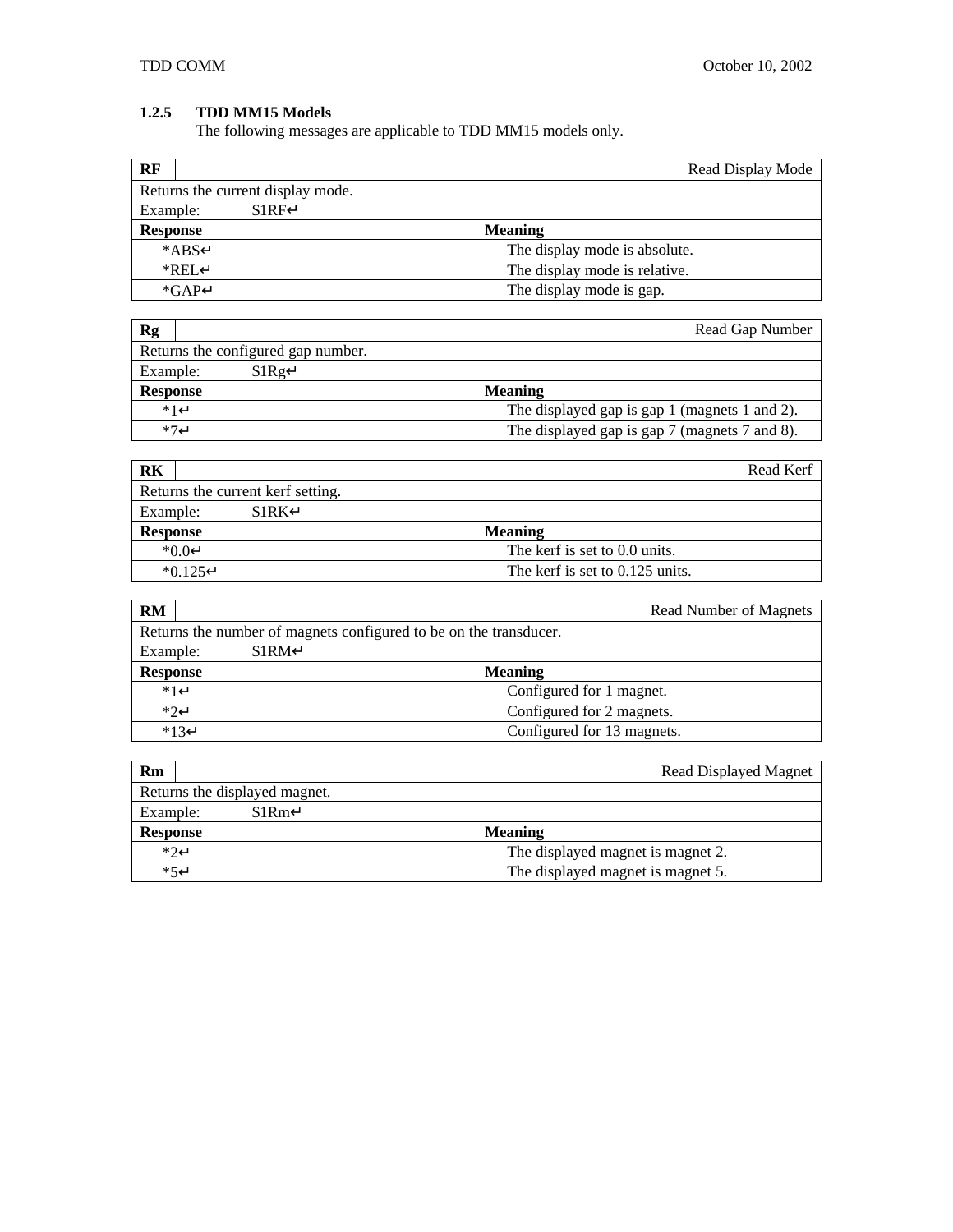| Rn              |                                          | <b>Read Reference Magnet</b>      |
|-----------------|------------------------------------------|-----------------------------------|
|                 | Returns the configured reference magnet. |                                   |
| Example:        | \$1Rn                                    |                                   |
| <b>Response</b> |                                          | <b>Meaning</b>                    |
| *1 →            |                                          | The reference magnet is magnet 1. |
| $*7$            |                                          | The reference magnet is magnet 7. |

#### **1.2.6 TDD-RR and TDD-NR Models**

The following messages are applicable to TDD-RR and TDD-NR models only.

| Rm                                            | Read Recirculations                  |
|-----------------------------------------------|--------------------------------------|
| Returns the current number of recirculations. |                                      |
| $$1Rm\Box$<br>Example:                        |                                      |
| <b>Response</b>                               | <b>Meaning</b>                       |
| $*1$                                          | 1 recirculation is being performed.  |
| $*4.$                                         | 4 recirculations are being perfomed. |

#### **1.2.7 TDD LIN Models**

The following messages are applicable to TDD LIN models only.

| <b>RBn</b>                                                                                                                             | Read Breakpoint                                 |  |
|----------------------------------------------------------------------------------------------------------------------------------------|-------------------------------------------------|--|
| With no argument, returns the number of breakpoints. Otherwise, returns the raw position and corrected<br>position of breakpoint $n$ . |                                                 |  |
| $$1RB12\downarrow$<br>Example:                                                                                                         |                                                 |  |
| <b>Response</b>                                                                                                                        | <b>Meaning</b>                                  |  |
| $*12.964,13.0\downarrow$                                                                                                               | The position 12.964 is being corrected to 13.0. |  |
| $*3$                                                                                                                                   | 3 breakpoints are currently stored.             |  |

| <b>RBn</b>                                                                                             | Read Breakpoint                                 |  |
|--------------------------------------------------------------------------------------------------------|-------------------------------------------------|--|
| With no argument, returns the number of breakpoints. Otherwise, returns the raw position and corrected |                                                 |  |
| position of breakpoint $n$ .                                                                           |                                                 |  |
| $$1RB12 \rightarrow$<br>Example:                                                                       |                                                 |  |
| <b>Meaning</b><br><b>Response</b>                                                                      |                                                 |  |
| $*12.964,13.0\downarrow$                                                                               | The position 12.964 is being corrected to 13.0. |  |
| $*3$                                                                                                   | 3 breakpoints are currently stored.             |  |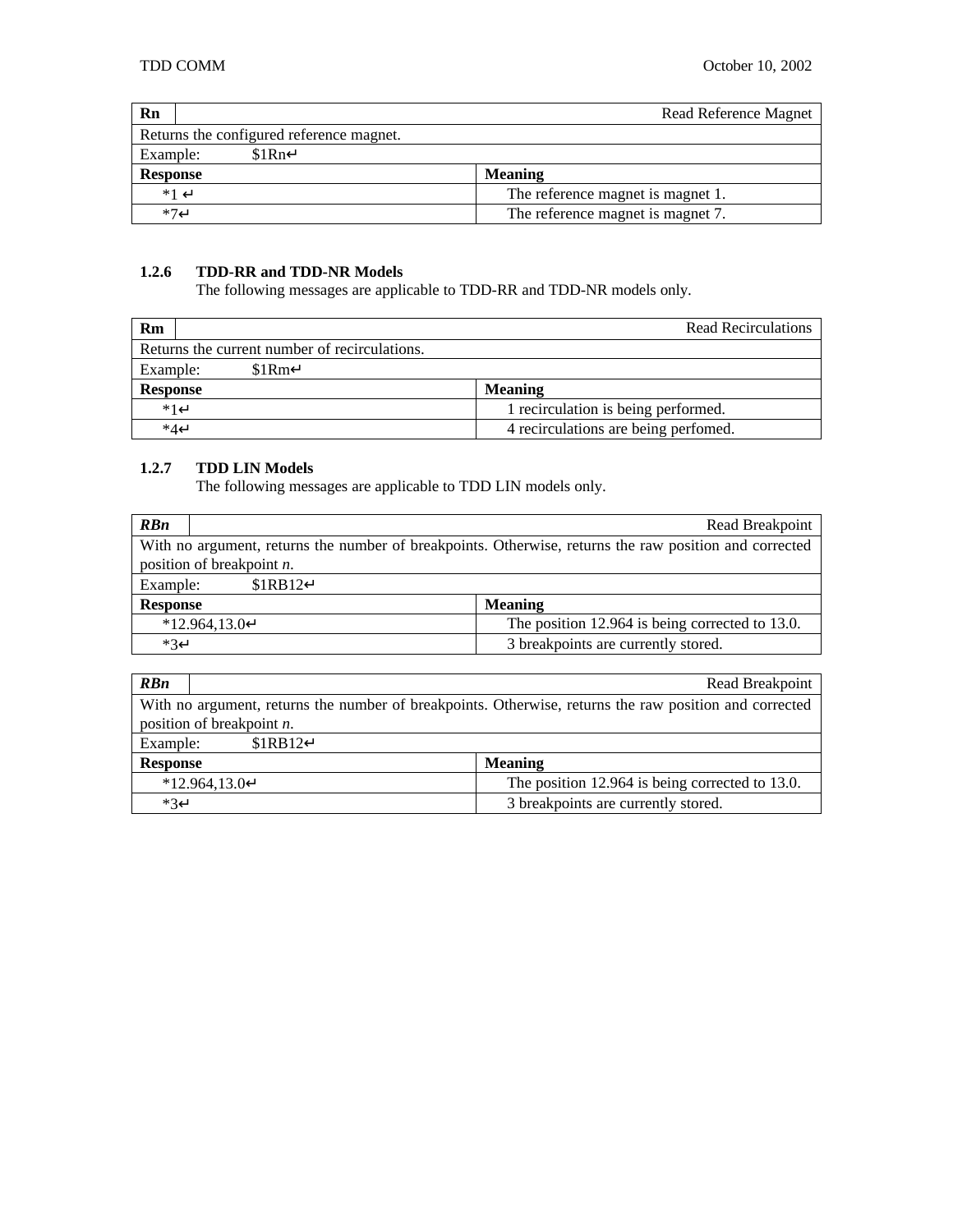#### **1.3 Set Messages**

The following messages are used to setup values on the display. Due to the danger of accidental data change, all set commands are write protected. The write enable flag must be set before a write will occur. If a set message is used while the write enable flag is not set, the write protected error will be returned. Values set using the RS-232 serial link are stored in nonvolatile EEPROM memory immediately.

#### **1.3.1 All Models**

The following messages are applicable to all TDD models.

| Sdx                                                                                             | <b>Set Direction Sense</b>  |  |
|-------------------------------------------------------------------------------------------------|-----------------------------|--|
| Sets the transducer direction sense. $x$ must be either 'POS' or 'NEG'. (See message Rd above). |                             |  |
| $$1SdPOS\Box$<br>Example:                                                                       |                             |  |
| <b>Response</b>                                                                                 | <b>Meaning</b>              |  |
| *⊿                                                                                              | The command was successful. |  |

| SEx                                                                                                         | Set Enable Flag             |  |
|-------------------------------------------------------------------------------------------------------------|-----------------------------|--|
| Sets the enable flag. x must be either 'A' or 'B'. (See message RE above). ('C' and 'D' are also legal with |                             |  |
| TDD MM15 models)                                                                                            |                             |  |
| $$1SEB$ <sup>-1</sup><br>Example:                                                                           |                             |  |
| <b>Response</b>                                                                                             | <b>Meaning</b>              |  |
| ∟∗                                                                                                          | The command was successful. |  |

| <b>Six</b>                                                                                              | Set Node ID                                 |  |
|---------------------------------------------------------------------------------------------------------|---------------------------------------------|--|
| Sets the node ID. Using a node ID of zero in the request message can allow setting the node ID of a TDD |                                             |  |
|                                                                                                         | regardless of the previous node ID setting. |  |
| Example:                                                                                                | $$1Si2\Box$                                 |  |
| <b>Response</b>                                                                                         | <b>Meaning</b>                              |  |
| ∟∗                                                                                                      | The command was successful.                 |  |

| $SQxx$ . $xxx$  |                                                     |                             | <b>Set Offset</b> |
|-----------------|-----------------------------------------------------|-----------------------------|-------------------|
|                 | Sets the offset. xx.xxx is the new offset in units. |                             |                   |
| Example:        | $$1SO5.000\downarrow$$                              |                             |                   |
| <b>Response</b> |                                                     | <b>Meaning</b>              |                   |
| ້≁              |                                                     | The command was successful. |                   |

| SPx                                                                                                     | <b>Set Decimal Places</b>   |
|---------------------------------------------------------------------------------------------------------|-----------------------------|
| Sets the number of decimal places to be displayed. $\boldsymbol{x}$ is the the number to display (0-5). |                             |
| $$1SP2 \square$<br>Example:                                                                             |                             |
| Response                                                                                                | <b>Meaning</b>              |
| $\ast$                                                                                                  | The command was successful. |

| SSxx.xxx         |                    |                             | <b>Set Scale</b> |
|------------------|--------------------|-----------------------------|------------------|
| Sets the scale.  |                    |                             |                  |
| Example:         | $$1SS0.08333 \Box$ |                             |                  |
| <b>Response</b>  |                    | <b>Meaning</b>              |                  |
| $*_{\leftarrow}$ |                    | The command was successful. |                  |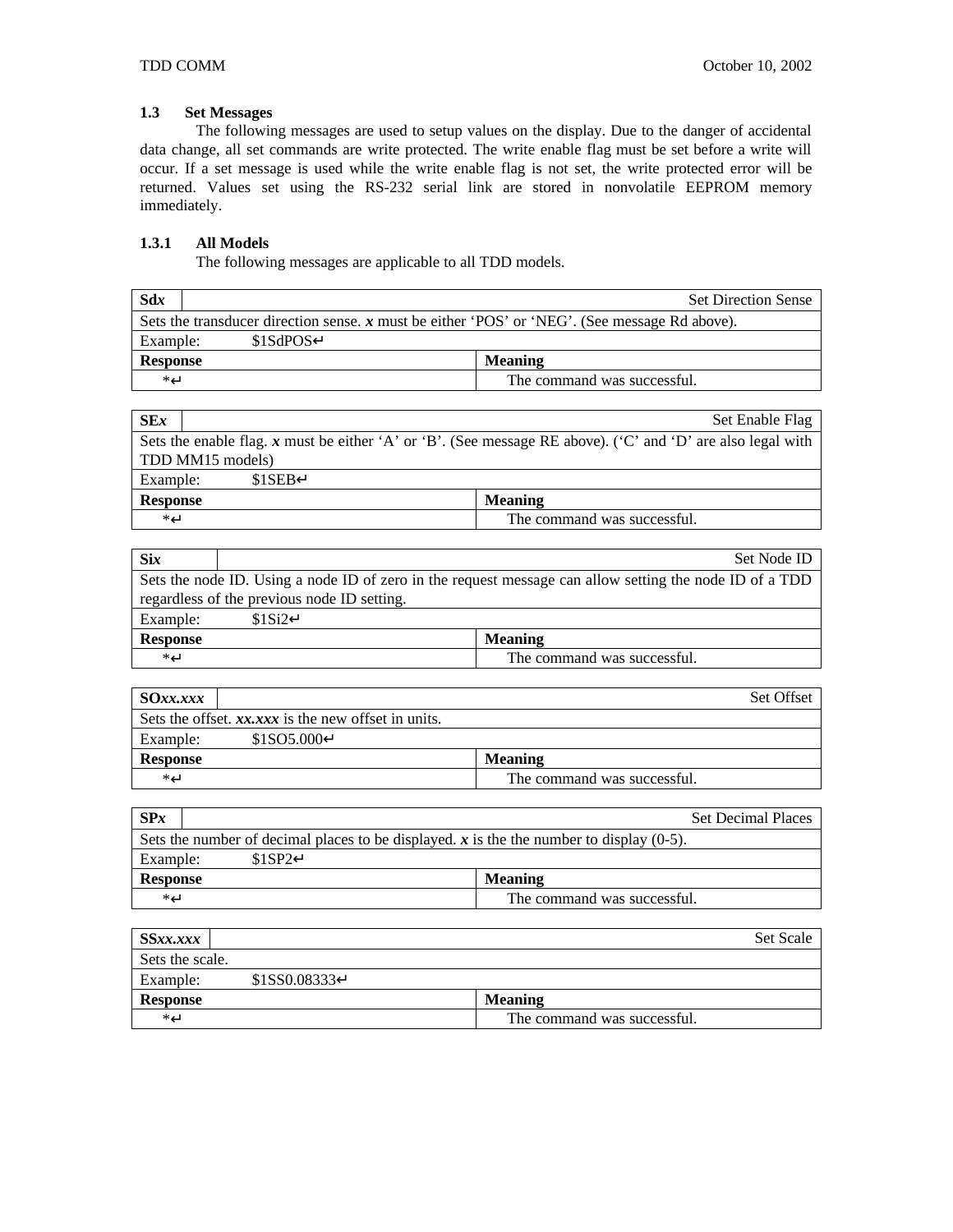| Sux                                                                                     | <b>Set Units</b>            |  |
|-----------------------------------------------------------------------------------------|-----------------------------|--|
| Sets the current units. $x$ must be IN (inches), MM (millimeters), or CM (centimeters). |                             |  |
| $$1\text{Su}$ IN $\downarrow$<br>Example:                                               |                             |  |
| <b>Response</b>                                                                         | <b>Meaning</b>              |  |
| *⊿                                                                                      | The command was successful. |  |

| Szx             |                                                                                                          | Set Remote Zero Enable Flag |  |
|-----------------|----------------------------------------------------------------------------------------------------------|-----------------------------|--|
|                 | Sets the state of the remote zero enable flag. $x$ must be NONE (disabled), USER (user zero), or OFFSET. |                             |  |
| Example:        | $$1SzUSER \rightarrow$                                                                                   |                             |  |
| <b>Response</b> |                                                                                                          | <b>Meaning</b>              |  |
| *⊿              |                                                                                                          | The command was successful. |  |

| $\mathbf{SZ}x$                                                                                                | Set Zero Operation          |  |
|---------------------------------------------------------------------------------------------------------------|-----------------------------|--|
| Sets the zero operation. x must be a number (refer to the table in section <b>Error! Reference source not</b> |                             |  |
| found.) indicating the effect of pressing the 'enter' button during normal operation.                         |                             |  |
| Example:<br>$$1SZ0 \square$                                                                                   |                             |  |
| <b>Response</b>                                                                                               | <b>Meaning</b>              |  |
| * J                                                                                                           | The command was successful. |  |

#### **1.3.2 TDD-R Models**

The following messages are applicable to TDD-R models only.

| SGxx.xxx        |                                                                                                          | <b>Set Gradient</b>         |  |
|-----------------|----------------------------------------------------------------------------------------------------------|-----------------------------|--|
|                 | Sets the transducer gradient. xx,xxx is the number of microseconds per inch the transducer is calibrated |                             |  |
| to.             |                                                                                                          |                             |  |
| Example:        | $$1SG9.0102 \Box$                                                                                        |                             |  |
| <b>Response</b> |                                                                                                          | <b>Meaning</b>              |  |
| ∗∟              |                                                                                                          | The command was successful. |  |

#### **1.3.3 TDD-S Models**

The following messages are applicable to TDD-S models only.

| <b>Sex</b>      |                                                               | Set Error Bit 21 Flag       |
|-----------------|---------------------------------------------------------------|-----------------------------|
|                 | Sets the error bit 21 flag. $x$ must be either 'OFF' or 'ON'. |                             |
| Example:        | $$1SeON \square$                                              |                             |
| <b>Response</b> |                                                               | <b>Meaning</b>              |
| $\ast$          |                                                               | The command was successful. |

| SRx.xxx         |                | <b>Set Resolution</b>                                                                                |
|-----------------|----------------|------------------------------------------------------------------------------------------------------|
| transducer.     |                | Sets the resolution of the transducer. xx.xxx is the number of units per bit that is returned by the |
| Example:        | $$1$ SR0.0005. |                                                                                                      |
| <b>Response</b> |                | <b>Meaning</b>                                                                                       |
| *⊿              |                | The command was successful.                                                                          |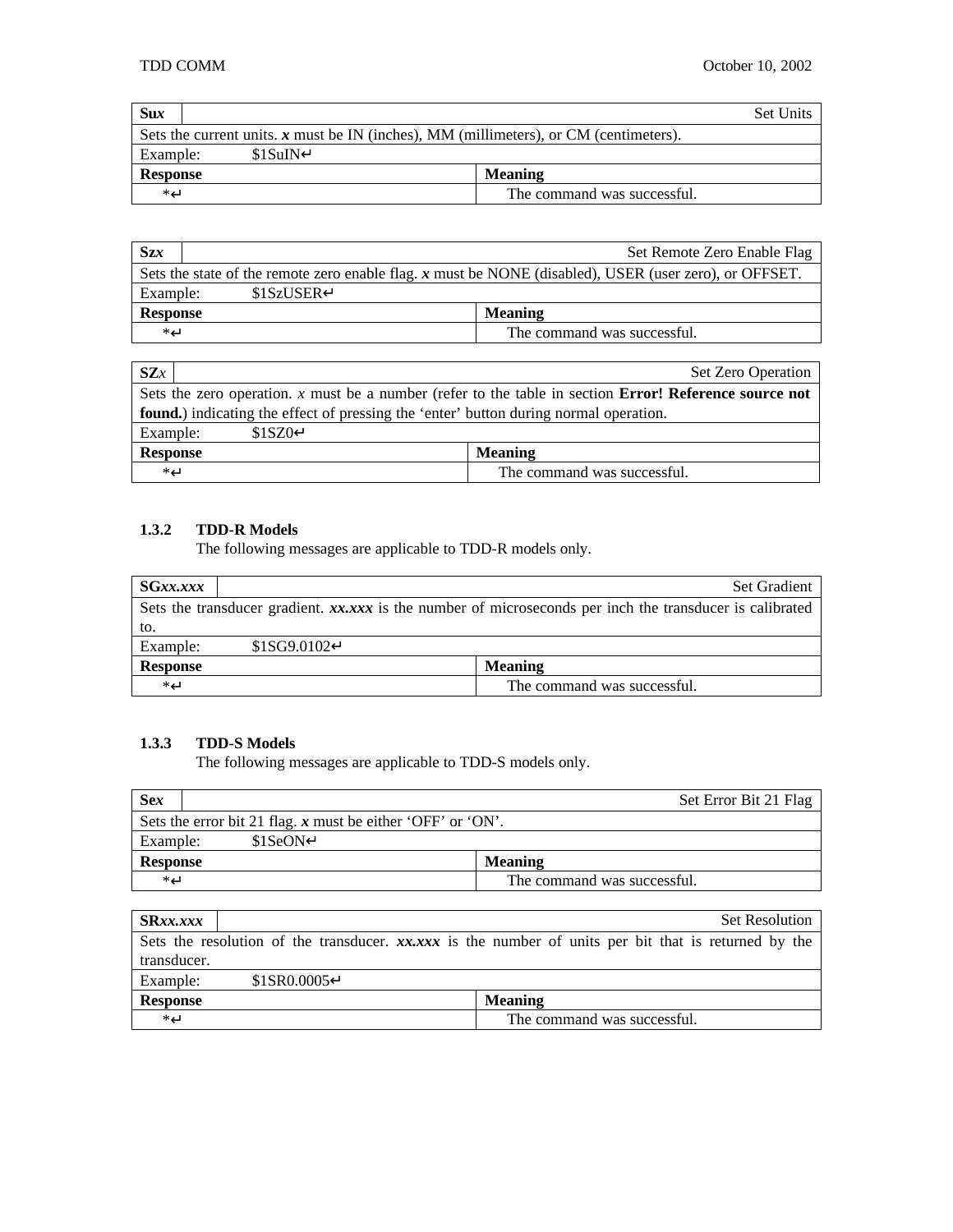| Stxxy           |                                                                                   | Set Transducer Type                                                                                 |
|-----------------|-----------------------------------------------------------------------------------|-----------------------------------------------------------------------------------------------------|
|                 |                                                                                   | Sets the SSI transducer type. $xx$ must be either 24 or 25, corresponding to the number of bits the |
|                 | transducer returns. y must be 'B', corresponding to binary coded position return. |                                                                                                     |
| Example:        | $$1ST24B \rightarrow$                                                             |                                                                                                     |
| <b>Response</b> |                                                                                   | <b>Meaning</b>                                                                                      |
| ∟∗              |                                                                                   | The command was successful.                                                                         |

## **1.3.4 TDD LA Models**

The following messages are applicable to TDD LA models only.

| SAx                                                                                      | Set Analog Type             |
|------------------------------------------------------------------------------------------|-----------------------------|
| Sets the analog type. x must be either 'POS', 'VEL', or 'FORCED' (See message RA above). |                             |
| $$1$ SAPOS<br>Example:                                                                   |                             |
| <b>Response</b>                                                                          | <b>Meaning</b>              |
| * J                                                                                      | The command was successful. |

| $S\llbracket x, x, x \rrbracket$                                                                       |                              | Set Limit Edit Increment    |
|--------------------------------------------------------------------------------------------------------|------------------------------|-----------------------------|
| Sets the amount the limit bound will be incremented or decremented by when edited from the front panel |                              |                             |
| in units.                                                                                              |                              |                             |
| Example:                                                                                               | $$1\text{S}11.500\downarrow$ |                             |
| <b>Response</b>                                                                                        |                              | <b>Meaning</b>              |
| ∟∗                                                                                                     |                              | The command was successful. |

| SLxyzz.zzz                                                                                                       | <b>Set Limit</b>                                                                                     |  |
|------------------------------------------------------------------------------------------------------------------|------------------------------------------------------------------------------------------------------|--|
| Sets a limit bound. x is the number of the limit to affect $(1-5)$ , and y is either 'L' if the lower bound will |                                                                                                      |  |
|                                                                                                                  | be affected, or 'U' if the upper bound will be affected. zz.zzz is the new value of the limit bound. |  |
| $$1SL1L5.000\downarrow$$<br>Example:                                                                             |                                                                                                      |  |
| <b>Response</b>                                                                                                  | <b>Meaning</b>                                                                                       |  |
| ا∟*                                                                                                              | The command was successful.                                                                          |  |

| $S_{\text{N}xx}$                                                                                              |                          | Set Limit Edit Number       |  |
|---------------------------------------------------------------------------------------------------------------|--------------------------|-----------------------------|--|
| Sets the number of the limit that will be edited through the front panel. Setting this to zero will prevent a |                          |                             |  |
|                                                                                                               | limit from being edited. |                             |  |
| Example:                                                                                                      | $$1$ SN4                 |                             |  |
| <b>Response</b>                                                                                               |                          | <b>Meaning</b>              |  |
| *⊿                                                                                                            |                          | The command was successful. |  |

| Srx.xxx                                                                                                         |                        | Set Analog Range                                                                                               |
|-----------------------------------------------------------------------------------------------------------------|------------------------|----------------------------------------------------------------------------------------------------------------|
| Sets the analog range. If the analog type is position, this is the number of units the analog output covers. If |                        |                                                                                                                |
|                                                                                                                 |                        | the analog type is velocity, this is the number of units per second the output represents on either side of 0. |
| If the analog type is forced, this is the percentage of maximum the analog output will be set to.               |                        |                                                                                                                |
| Example:                                                                                                        | $$1Sr5.000\downarrow$$ |                                                                                                                |
| <b>Response</b>                                                                                                 | <b>Meaning</b>         |                                                                                                                |
| *പ                                                                                                              |                        | The command was successful.                                                                                    |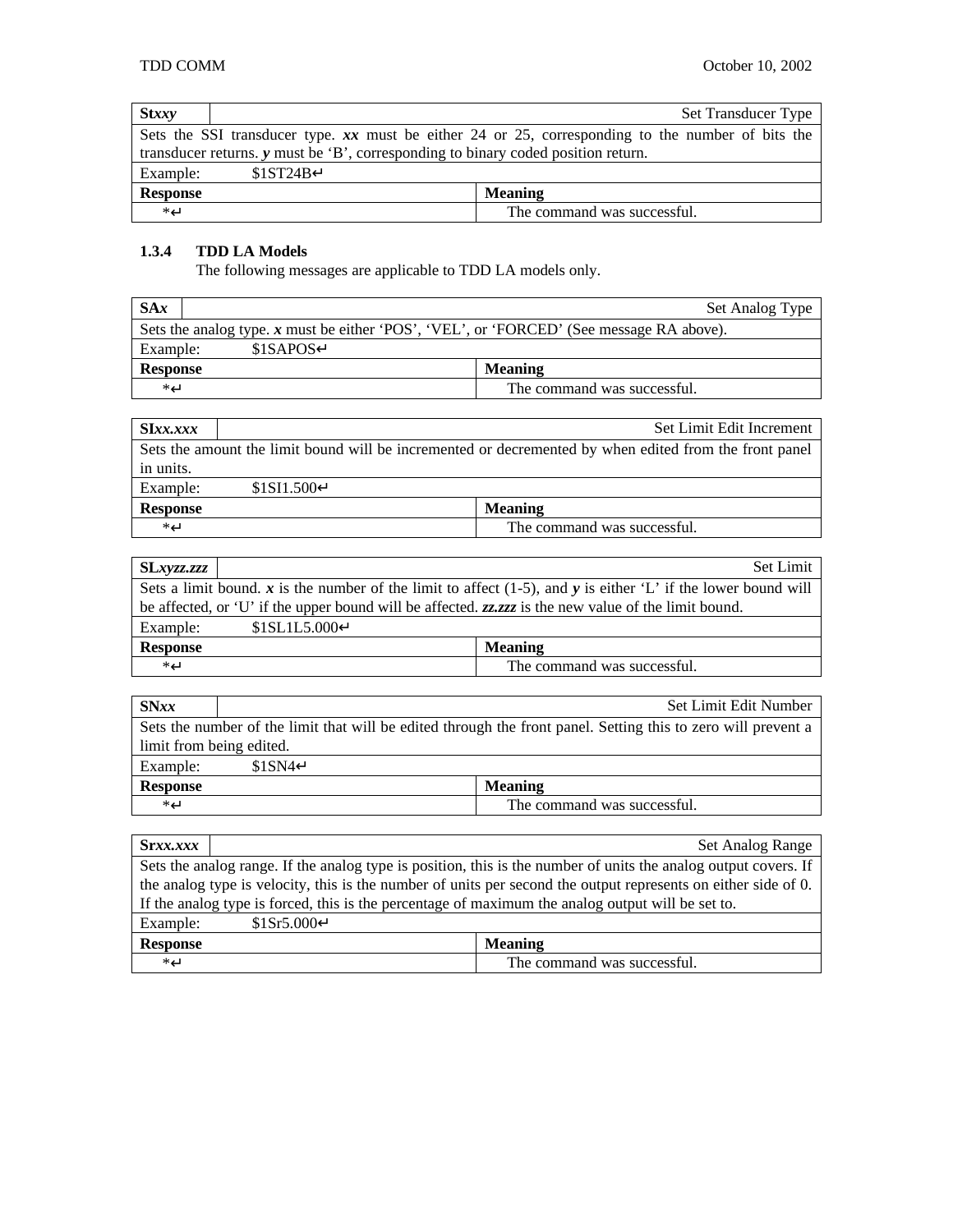| SUxx                                                                                 |              | Set Analog Update           |
|--------------------------------------------------------------------------------------|--------------|-----------------------------|
| Sets the analog update period. xx must be the desired update period in milliseconds. |              |                             |
| Example:                                                                             | $$1SU50\Box$ |                             |
| <b>Response</b>                                                                      |              | <b>Meaning</b>              |
| ∟∗                                                                                   |              | The command was successful. |

| Svxxx           |                                                           | Set Limit Invert Flag       |
|-----------------|-----------------------------------------------------------|-----------------------------|
|                 | Sets the limit invert flag. xxx must be either ON or OFF. |                             |
| Example:        | $$1SION+$                                                 |                             |
| <b>Response</b> |                                                           | <b>Meaning</b>              |
| *⊷              |                                                           | The command was successful. |

| $S$ sxx.xxx                                                                      | <b>Set Analog Start</b>     |  |
|----------------------------------------------------------------------------------|-----------------------------|--|
| Sets the start of the analog range. This value is used for position output only. |                             |  |
| $$1Ss5.000\downarrow$$<br>Example:                                               |                             |  |
| <b>Response</b>                                                                  | <b>Meaning</b>              |  |
| ∟∗                                                                               | The command was successful. |  |

## **1.3.5 TDD MM15 Models**

The following messages are applicable to TDD MM15 models only.

| <b>SFxxx</b>                                                                                       |                                            | Set Display Mode            |  |
|----------------------------------------------------------------------------------------------------|--------------------------------------------|-----------------------------|--|
| Sets the display mode to xxx, where xxx can be ABS, REL, or GAP. ABS corresponds to absolute mode, |                                            |                             |  |
|                                                                                                    | REL to relative mode, and GAP to gap mode. |                             |  |
| Example:                                                                                           | \$1SAREL <sub>+</sub>                      |                             |  |
| <b>Response</b>                                                                                    |                                            | <b>Meaning</b>              |  |
| *⊿                                                                                                 |                                            | The command was successful. |  |

| <b>Sgx</b>                      | Set Reference Magnet        |
|---------------------------------|-----------------------------|
| Sets the displayed gap to $x$ . |                             |
| \$1Sg3<br>Example:              |                             |
| <b>Response</b>                 | <b>Meaning</b>              |
| ້∻                              | The command was successful. |

| <b>SKxx.xxx</b> |                                                               |                             | Set Kerf |
|-----------------|---------------------------------------------------------------|-----------------------------|----------|
|                 | Sets the kerf to xx.xxx, where xx.xxx is a position in units. |                             |          |
| Example:        | $$1SK0.250 \square$                                           |                             |          |
| <b>Response</b> |                                                               | <b>Meaning</b>              |          |
| *–              |                                                               | The command was successful. |          |

| <b>SMx</b>                                         | Set Number of Magnets       |
|----------------------------------------------------|-----------------------------|
| Configures the expected number of magnets to $x$ . |                             |
| $$1SM8\Box$<br>Example:                            |                             |
| <b>Response</b>                                    | <b>Meaning</b>              |
| ี∗ี่                                               | The command was successful. |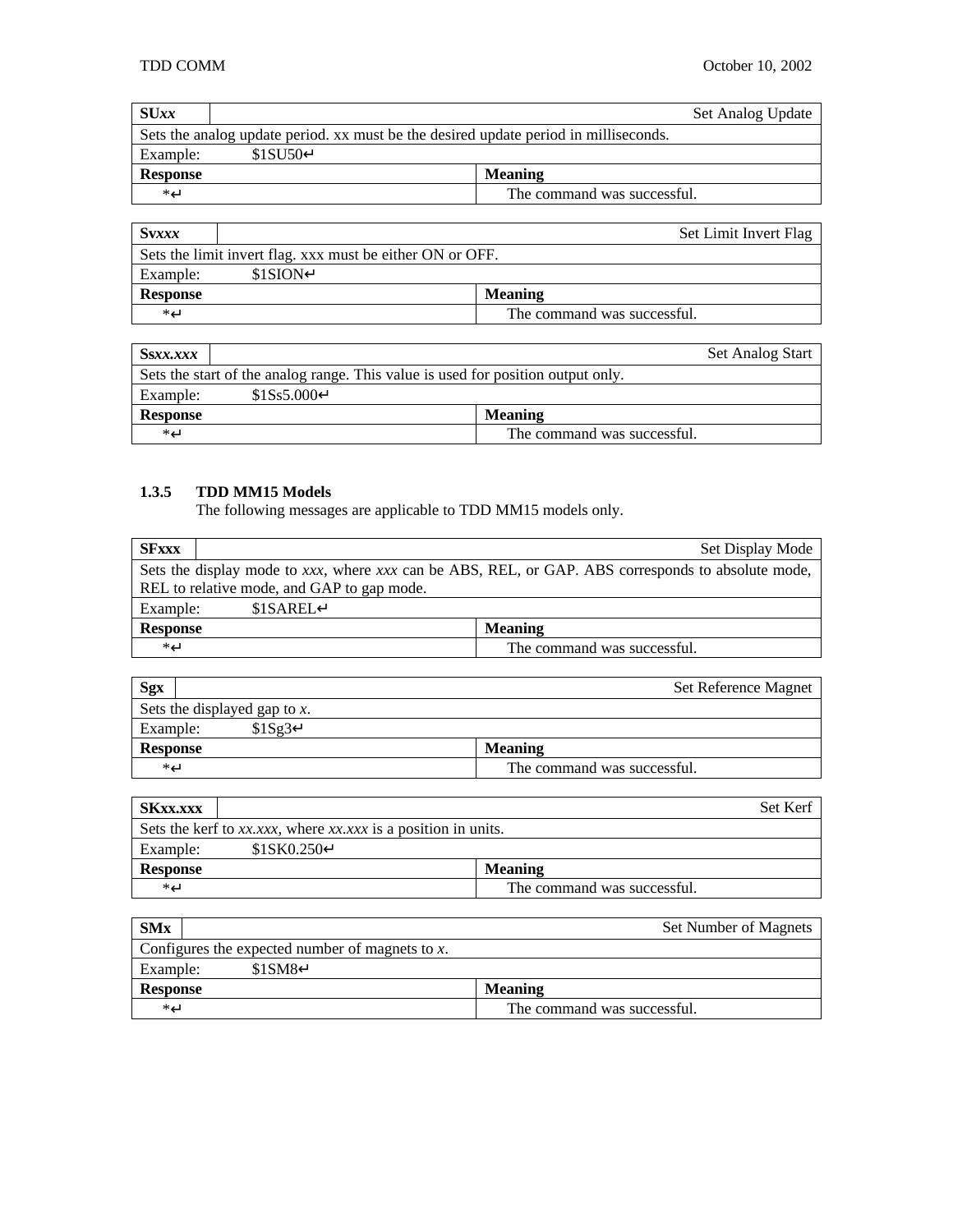| <b>Smx</b>                         | Set Displayed Magnet        |
|------------------------------------|-----------------------------|
| Sets the displayed magnet to $x$ . |                             |
| \$1Sn4<br>Example:                 |                             |
| <b>Response</b>                    | <b>Meaning</b>              |
| *⊿                                 | The command was successful. |
|                                    |                             |

| <b>Snx</b>                         | <b>Set Reference Magnet</b> |
|------------------------------------|-----------------------------|
| Sets the reference magnet to $x$ . |                             |
| $$1Sn12\Box$<br>Example:           |                             |
| <b>Response</b>                    | <b>Meaning</b>              |
| $*_{-}$                            | The command was successful. |

### **1.3.6 TDD-RR and TDD-NR Models**

The following messages are applicable to TDD-RR and TDD-NR models only.

| <b>Smx</b>                                                        |              | <b>Set Recirculations</b>   |
|-------------------------------------------------------------------|--------------|-----------------------------|
| Sets the number of recirculations to x, x can range from 1 to 16. |              |                             |
| Example:                                                          | $$1Sm4 \Box$ |                             |
| <b>Response</b>                                                   |              | <b>Meaning</b>              |
| ້≁                                                                |              | The command was successful. |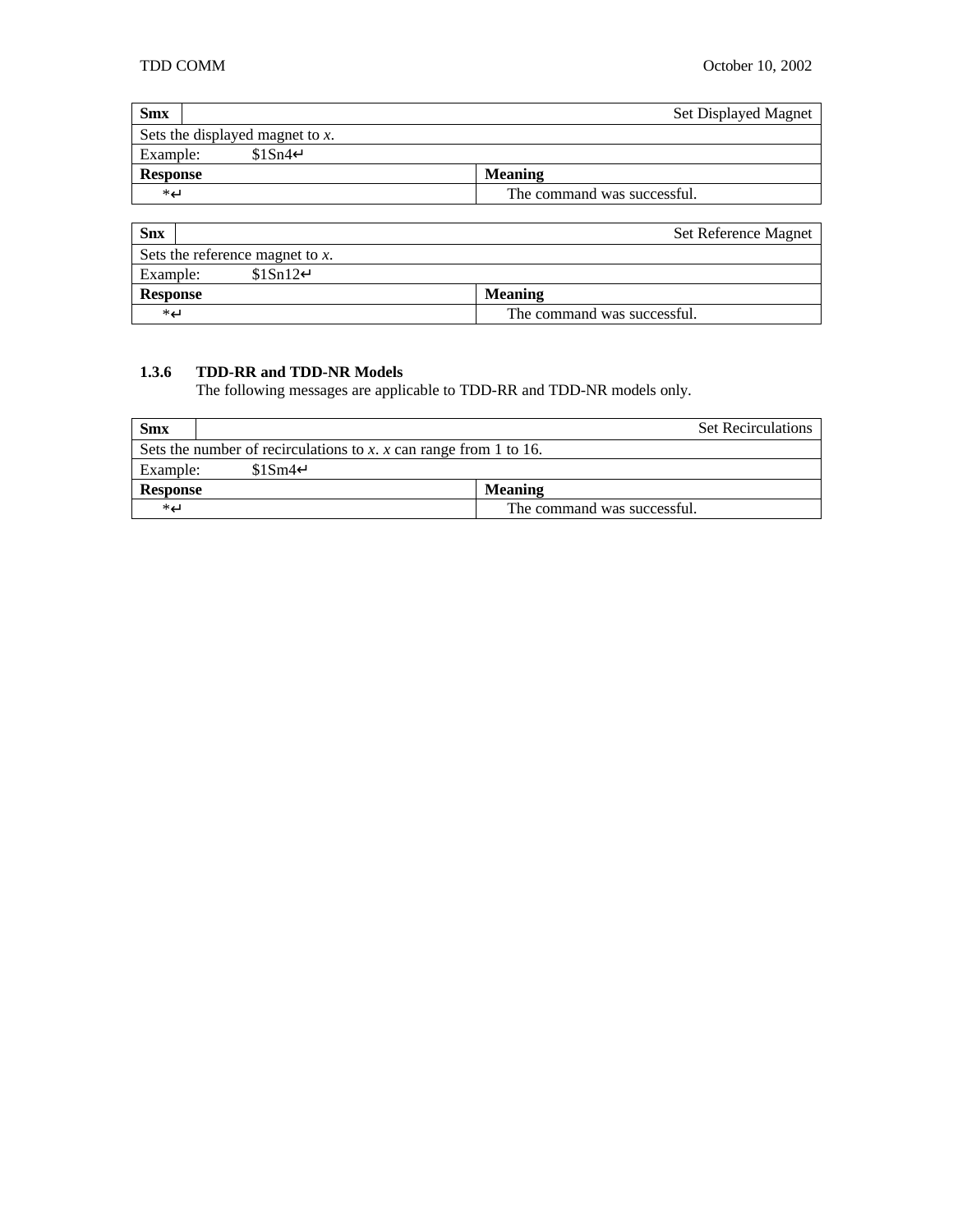## **1.3.7 TDD LIN Models**

The following messages are applicable to TDD LIN models only.

| SBx.xx,y.y                                                                                                  |                              | Set Breakpoint              |
|-------------------------------------------------------------------------------------------------------------|------------------------------|-----------------------------|
|                                                                                                             |                              |                             |
| Adds a breakpoint to the inactive breakpoint table. Position x.xx will be corrected to y.yy. Points must be |                              |                             |
| added in increasing order. Linearity must be disabled before adding points.                                 |                              |                             |
| Example:                                                                                                    | $$1SB4.529,4.50 \rightarrow$ |                             |
| <b>Response</b>                                                                                             |                              | <b>Meaning</b>              |
| *⊿                                                                                                          |                              | The command was successful. |

| Sb                                                                                                   | Save Linearity Table        |  |
|------------------------------------------------------------------------------------------------------|-----------------------------|--|
| Saves the inactive linearity table to EEPROM and makes the active table equal to the inactive table. |                             |  |
| \$1Sb<br>Example:                                                                                    |                             |  |
| <b>Response</b>                                                                                      | <b>Meaning</b>              |  |
| *⊿                                                                                                   | The command was successful. |  |

| <b>SI</b>                                                              |                          | <b>Enable Linearity</b>     |
|------------------------------------------------------------------------|--------------------------|-----------------------------|
| Enables linearization of position data using the current active table. |                          |                             |
|                                                                        | $$1Sn12\Box$<br>Example: |                             |
|                                                                        | <b>Response</b>          | <b>Meaning</b>              |
|                                                                        | $*_{-}$                  | The command was successful. |

| -St                                      | Disable Linearity           |  |
|------------------------------------------|-----------------------------|--|
| Disables linearization of position data. |                             |  |
| $$1Sn12\Box$<br>Example:                 |                             |  |
| <b>Response</b>                          | <b>Meaning</b>              |  |
| $\ast$ $\overline{\phantom{0}}$          | The command was successful. |  |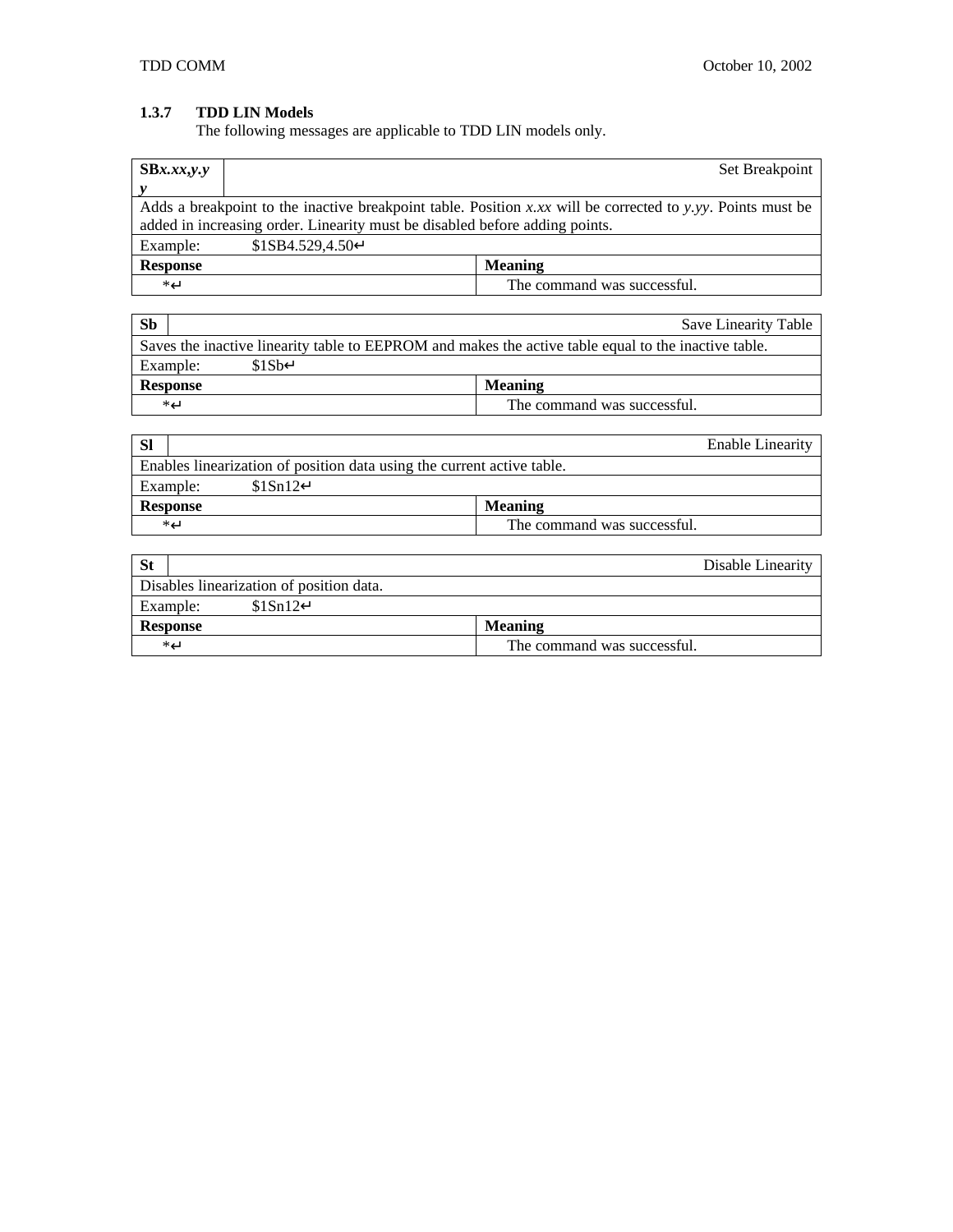## **2 TDD WinComm**

TDD WinComm is a utility program that runs under all 32 bit Windows operating systems (95, 98 NT, 2000, XP, ME). The program allows the user to read and set values inside the TDD as well as read position displays. TDD WinComm is a free utility that can downloaded from the Rapid Controls web site.

## **3 TDD WinComm Installation FAQ**

Q1. How do I install on a system which displays the error message "*Error occurred while registering file…*" during setup?

A1. Microsoft provides a file named VBRUN60SP5.EXE which upgrades the DLLs present on your system to the versions required for Visual Basic 6.0 applications. Attempt installation after running this program on your computer. VBRUN60SP5.EXE is available via the web at: *http://download.microsoft.com/download/vb60pro/Redist/sp5/WIN98Me/EN-US/VBRun60sp5.exe*

### **4 Connections**

#### **4.1 Communications Connector**

Phoenix type

- 1. RS232 Receive
- 2. RS232 Transmit
- 3. Ground
- 4. RS485 +
- 5. RS485 –

#### **4.2 RS485 Termination Jumpers**

Jumpers X6 and X7 can be installed to provide a 120 ohm termination of the RS485 interface. They are installed when the unit is shipped from the factory and must be installed for the RS232 interface to work correctly. If more than 1 TDD is connected using RS485 then the jumpers should be removed from all but the last TDD.